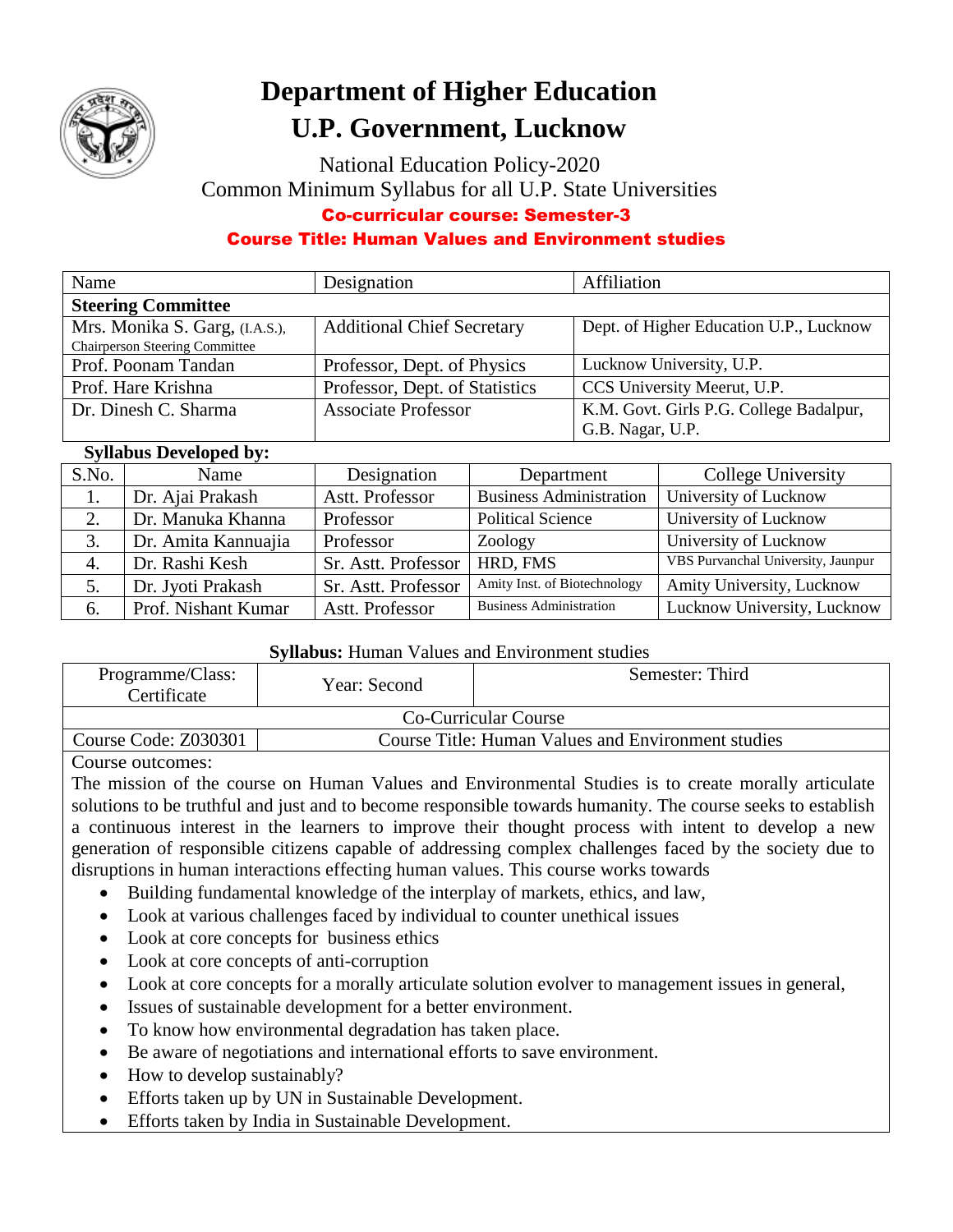| $\bullet$                                                                                               | The course intends to create a sense of how to be more responsible towards the environment. |                                                                                                          |                 |  |  |
|---------------------------------------------------------------------------------------------------------|---------------------------------------------------------------------------------------------|----------------------------------------------------------------------------------------------------------|-----------------|--|--|
| Upon finishing of the course students will be able to come up with using ethical reasoning for decision |                                                                                             |                                                                                                          |                 |  |  |
|                                                                                                         |                                                                                             | making and frame ethical issues as well as operationalise ethical choices. The course integrates various |                 |  |  |
|                                                                                                         | facets of human values and environment.                                                     |                                                                                                          |                 |  |  |
|                                                                                                         | Credits:                                                                                    |                                                                                                          |                 |  |  |
|                                                                                                         | Max. Marks: 100<br>Min. Passing Marks:                                                      |                                                                                                          |                 |  |  |
|                                                                                                         |                                                                                             | Total No. of Lectures-Tutorials-Practical (in hours per week): L-T-P: 2-0-0                              |                 |  |  |
|                                                                                                         |                                                                                             | As the course requires two areas of Human Values and Environment Studies institutions can even opt       |                 |  |  |
|                                                                                                         | for a parallel delivery                                                                     |                                                                                                          |                 |  |  |
|                                                                                                         |                                                                                             |                                                                                                          | No. of          |  |  |
| Unit                                                                                                    | <b>Topics</b>                                                                               |                                                                                                          | <b>Lectures</b> |  |  |
|                                                                                                         |                                                                                             |                                                                                                          | Total=30        |  |  |
|                                                                                                         |                                                                                             | Human Values- Introduction- Values, Characteristics, Types ,Developing Value                             | 02              |  |  |
|                                                                                                         |                                                                                             | system in Indian Organisation, Values in Business Management, value based                                |                 |  |  |
|                                                                                                         |                                                                                             | Organisation, Trans -cultural Human values in Management. Swami Vivekananda's                            | 02              |  |  |
|                                                                                                         |                                                                                             | philosophy of Character Building, Gandhi's concept of Seven Sins, APJ Abdul Kalam                        |                 |  |  |
|                                                                                                         | view on role of parents and Teachers.                                                       |                                                                                                          | 03              |  |  |
|                                                                                                         |                                                                                             | Human Values and Present Practices - Issues : Corruption and Bribe, Privacy                              |                 |  |  |
|                                                                                                         |                                                                                             | Policy in Web and Social Media, Cyber threats , Online Shopping etc. Remedies UK                         |                 |  |  |
| $\bf{I}$                                                                                                |                                                                                             | Bribery Act, Introduction to sustainable policies and practices in Indian                                |                 |  |  |
|                                                                                                         | Economy.                                                                                    |                                                                                                          |                 |  |  |
|                                                                                                         | <b>Principles of Ethics</b>                                                                 |                                                                                                          |                 |  |  |
|                                                                                                         |                                                                                             | Secular and Spiritual Values in Management- Introduction- Secular and Spiritual                          |                 |  |  |
|                                                                                                         |                                                                                             | values, features, Levels of value Implementation. Features of spiritual Values,                          |                 |  |  |
|                                                                                                         |                                                                                             | Corporate Social Responsibility- Nature, Levels ,Phases and Models of CSR,                               |                 |  |  |
|                                                                                                         |                                                                                             | Corporate Governance. CSR and Modern Business Tycoons Ratan Tata, Azim Premji                            |                 |  |  |
|                                                                                                         | and Bill Gates.                                                                             |                                                                                                          |                 |  |  |
|                                                                                                         |                                                                                             | Holistic Approach in Decision making- Decision making, the decision making                               | 03              |  |  |
|                                                                                                         |                                                                                             | process, The Bhagavad Gita: Techniques in Management, Dharma and Holistic                                |                 |  |  |
|                                                                                                         | Management.                                                                                 |                                                                                                          | 03              |  |  |
|                                                                                                         | Discussion through Dilemmas -                                                               |                                                                                                          |                 |  |  |
| $\mathbf{I}$                                                                                            |                                                                                             | Dilemmas in Marketing and Pharma Organisations, moving from Public to Private -                          | 02              |  |  |
|                                                                                                         |                                                                                             | monopoly context, Dilemma of privatisation, Dilemma on liberalization, Dilemma on                        |                 |  |  |
|                                                                                                         |                                                                                             | social media and cyber security, Dilemma on Organic food, Dilemma on                                     |                 |  |  |
|                                                                                                         | standardization , Dilemma on Quality standards.                                             |                                                                                                          |                 |  |  |
|                                                                                                         | <b>Case Studies</b>                                                                         |                                                                                                          |                 |  |  |
|                                                                                                         |                                                                                             | Ecosystem: Concept, structure & functions of ecosystem : producer, consumer,                             |                 |  |  |
|                                                                                                         | decomposer, foodweb, food chain, energy flow, Ecological pyramids                           |                                                                                                          |                 |  |  |
|                                                                                                         |                                                                                             | Conservation of Biodiversity- In-situ & Ex- situ conservation of biodiversity                            |                 |  |  |
| III                                                                                                     | Role of individual in Pollution control                                                     |                                                                                                          | 7               |  |  |
|                                                                                                         | Human Population & Environment                                                              |                                                                                                          |                 |  |  |
|                                                                                                         | <b>Sustainable Development</b>                                                              |                                                                                                          |                 |  |  |
|                                                                                                         | India and UN Sustainable Development Goals                                                  |                                                                                                          |                 |  |  |
|                                                                                                         | Concept of circular economy and entrepreneurship                                            |                                                                                                          |                 |  |  |
|                                                                                                         | <b>Environmental Laws?</b>                                                                  |                                                                                                          |                 |  |  |
|                                                                                                         | International Advancements in Environmental Conservation                                    |                                                                                                          |                 |  |  |
| IV                                                                                                      | Role of National Green Tribunal                                                             |                                                                                                          | 8               |  |  |
|                                                                                                         | Air Quality Index                                                                           |                                                                                                          |                 |  |  |
|                                                                                                         | Importance of Indian Traditional knowledge on environment                                   |                                                                                                          |                 |  |  |